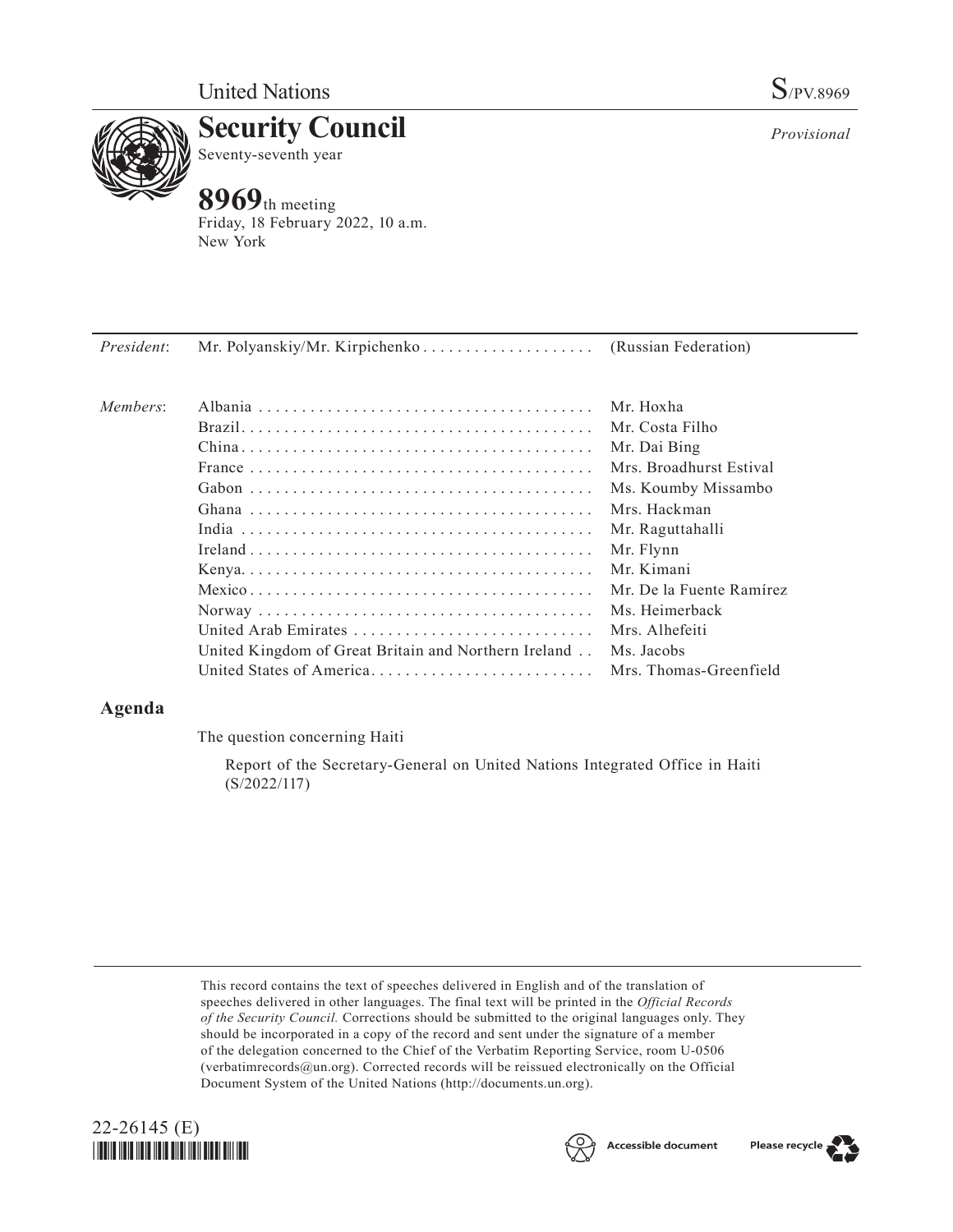*The meeting was called to order at 10.05 a.m.*

#### **Adoption of the agenda**

*The agenda was adopted.*

## **The question concerning Haiti**

### **Report of the Secretary-General on the United Nations Integrated Office in Haiti (S/2022/117)**

**The President** (*spoke in Russian*): In accordance with rule 37 of the Council's provisional rules of procedure, I invite the representative of Haiti to participate in this meeting.

In accordance with rule 39 of the Council's provisional rules of procedure, I invite Ms. Helen La Lime, Special Representative of the Secretary-General for Haiti and Head of the United Nations Integrated Office in Haiti, to participate in this meeting.

The Security Council will now begin its consideration of the item on its agenda.

I wish to draw the attention of Council members to document S/2022/117, which contains the report of the Secretary-General on the United Nations Integrated Office in Haiti.

I now give the floor to Ms. La Lime.

**Ms. La Lime**: It is an honour to provide the Council once again with an update on the situation in Haiti, which remains fraught and highly polarized, despite some signs of progress.

In the past month, Prime Minister Ariel Henry has continued to engage with actors from across the political spectrum to further enlarge consensus around a single, unified vision that would lead to the restoration of fully functional, democratically elected institutions. Negotiations among proponents of competing transition governance models have now reached the stage where success will be determined by their collective willingness to compromise. The contours of a common vision shared by all will ultimately depend on Haitian stakeholders placing the national interests above their own aspirations and being flexible on the finer point of the process.

The new Government unveiled on 24 November, the most tangible result of those efforts to date, appears to have somewhat appeased tensions, as evidenced by the calm observed on 7 February, the day on which the late President Jovenel Moïse's term would have officially ended. While the publication of a revised electoral calendar is still forthcoming, momentum does seem to be building around an effort to form an inclusive, credible and effective provisional electoral council that would inspire confidence and trust among a critical mass of national stakeholders.

As we speak, gang violence continues to plunge major urban centres into lawlessness and grief. Criminal armed groups have a strong hold on the economic and social lives of millions of children, women and men. Their indiscriminate use of abduction and murder, as well as sexual and gender-based violence, as a means to terrorize local populations in the fight to extend their territorial control is particularly abhorrent.

To stem that ever-growing wave of violent crime, the Haitian National Police (HNP) has, with its limited capacity, sought to improve the effectiveness of its anti-gang operations, to adopt a more balanced approach between prevention and repression and to rely on an increased police presence in sensitive areas. That approach has yielded modest temporary results in zones such as Croix-des-Bouquets in the Port-au-Prince metropolitan area.

Yet an overstretched, understaffed and underresourced police cannot, on its own, curtail the alarming rise in gang-generated insecurity. To provide the HNP with much-needed relief, the Government, Haiti's international partners and the United Nations have jointly resolved to strengthen international support and the coordination of assistance to the institution with a view to ensuring its effective and structured long-term development. In order to address the gaps that ail the police, that newfound momentum — epitomized by the imminent creation of a multi-donor basket fund — must now translate into increased Government funding for the force, as well as additional international financial and technical support.

To be sure, the gang phenomenon cannot be addressed through policing alone. A law-enforcement approach that incorporates a greater control of the illegal flow of weapons needs to be complemented by socioeconomic projects and reintegration activities aimed at generating employment and revenue in the neighbourhoods most affected by the scourge of gang violence.

The Haitian authorities have adopted a national community violence reduction strategy premised on such a holistic approach, and we commend their efforts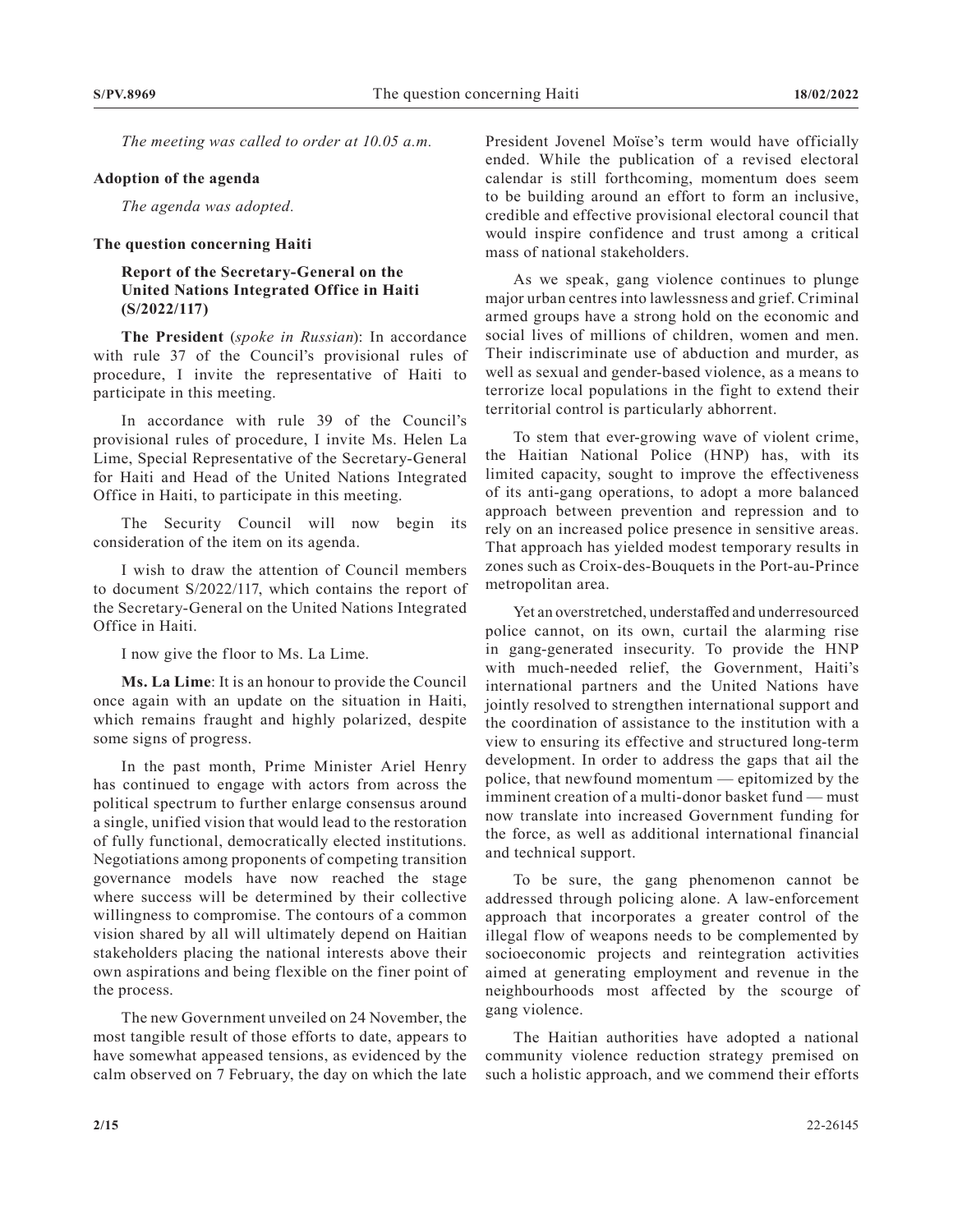to ensure that it is swiftly and effectively implemented. As a result of an initiative by the Ministry of Education, several schools in the Port-au-Prince neighbourhoods of Cité-Soleil and La Saline have been able to recently reopen after years of closure, allowing thousands of young people to resume their education. Those successes offer hope that resolute and coordinated Government actions will lead to the provision of additional basic services in those communities as well as to their extension to other areas. Our continued support is crucial to the success of that effort.

Impunity represents another intractable phenomenon that Haiti urgently needs to address. To date there has been no progress in establishing accountability for the 2020 assassination of Monferrier Dorval, the 2018 massacre in La Saline or the ones that occurred in Bel-Air in 2019 and 2020. Moreover, some seven months after the ghastly assassination of President Moïse, the national investigation into his murder has stalled, a situation that fuels rumours and exacerbates both suspicion and mistrust within the country.

The Haitian judicial system suffers from grave structural weaknesses, as evidenced by the severe challenges in renewing the terms of judges on time. That cripples the ability of courts to investigate, process and try cases. Modest signs of progress such as the recent increase in the number of hearings held are encouraging and should be supported. Nevertheless, more action is needed to prepare for the entry into force of the new penal and criminal procedure codes and to ensure that reform in the judiciary can be sustained over the long term.

The earthquake that destroyed parts of the southern peninsula in August 2021 and killed 2,248 people has added a new layer of complexity to an already dire humanitarian situation. It is now estimated that 4.9 million people, or 43 per cent of the country's population, will be in need of humanitarian assistance in 2022. Coming on the heels of a 21 January ministerial-level meeting chaired by Canada, this week's international donors conference for the reconstruction of the southern peninsula, which was co-chaired by the Prime Minister and the Deputy Secretary-General, who travelled to Haiti for the event, provided an important opportunity to revitalize the engagement of the international community in support of Haiti and its population. I wish in that regard to express our deep gratitude to Member States for having collectively pledged some \$600 million, which will

serve to meet the initial needs outlined in the integrated reconstruction plan.

Earlier this month, Haiti marked three consecutive years without a laboratory-confirmed case of cholera. That watershed moment, which represents a significant step towards eliminating disease in Haiti, was reached thanks to the strong leadership of the Haitian authorities and the Haitian people, the unwavering dedication of front-line workers throughout the country and the partnership of the United Nations and so many other bilateral and multilateral organizations. I truly thank them.

While those collective efforts have succeeded, overall the lack of impact and effectiveness of development aid over many years in the country requires us to collectively formulate a new approach, one premised on a deeper coordination of international efforts and a real partnership with the Haitian authorities and Haitian actors.

For Haiti to emerge from the acute political and institutional crisis in which is plunged, it is imperative that all Haitian leaders resolve to engage constructively with one another to steer the country towards a process that will allow elections to occur. The international community must also continue to engage with the Haitian Government and other stakeholders not only to support efforts to create the security and political conditions necessary for the holding of national elections but also to ensure that urgent structural reforms are undertaken to tackle gang violence, address impunity and corruption, strengthen the justice system and transform the economy in a sustainable manner. Now is not the time to let Haiti fall off the agenda.

**The President** (*spoke in Russian*): I now give the floor to those Council members wishing to make statements.

**Mrs. Thomas-Greenfield** (United States of America): I thank Special Representative of the Secretary-General Helen La Lime for her briefing on the situation in Haiti and for the tireless work done by her and her team in Haiti. The United States commends the efforts of the United Nations Integrated Office in Haiti (BINUH) to help Haiti through this most difficult period.

As the Secretary-General's team conducts its assessment of BINUH's mandate, and as we look forward to a renewal in July, the situation in Haiti demonstrates just how vital the ongoing support of the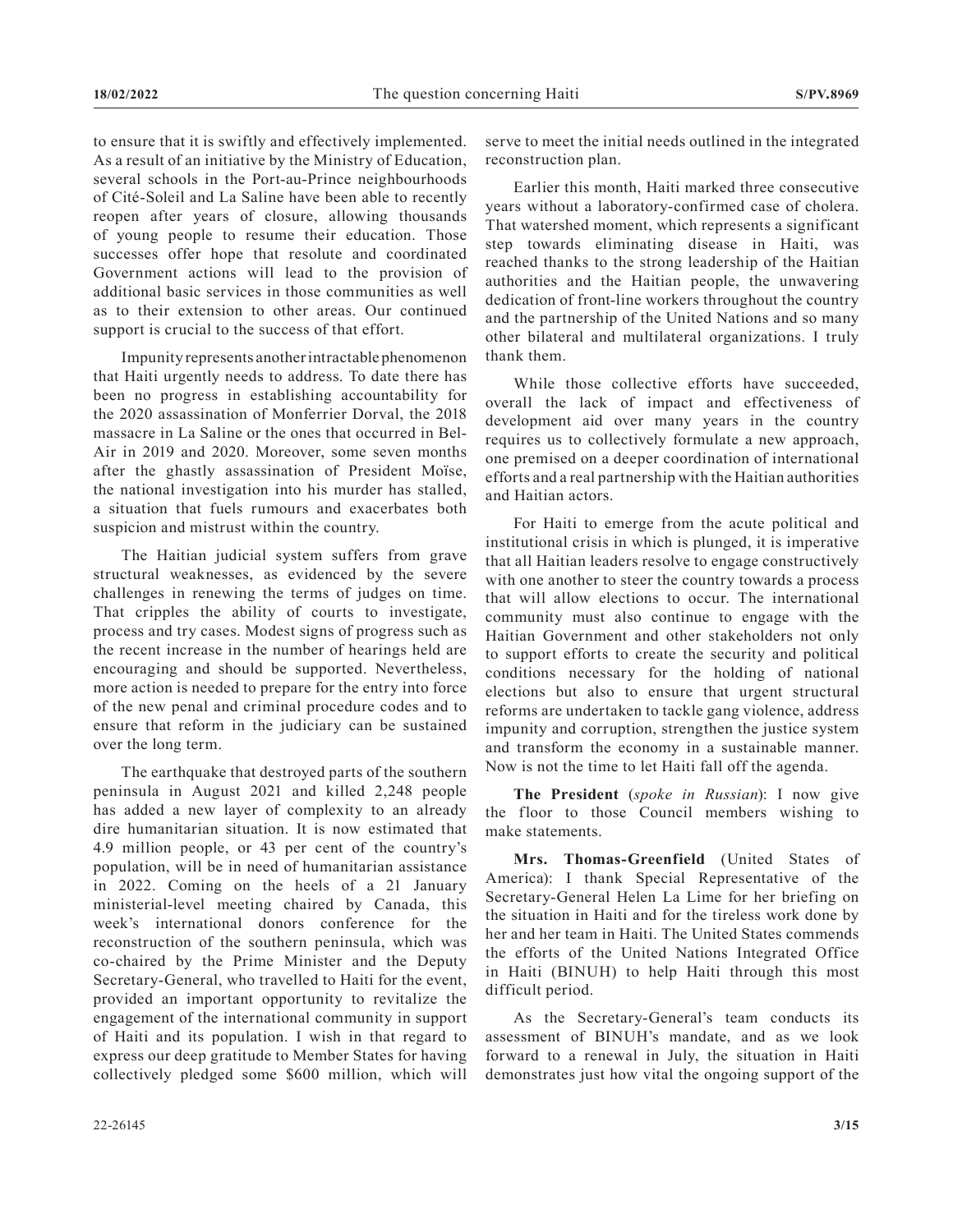United Nations remains. Over the past two months, the international community has demonstrated its commitment to addressing Haiti's security situation as well as its political and economic challenges. In December, the United States convened a senior-level meeting with Haiti and its international partners. We all agreed that concrete and rapid steps must be taken to strengthen the Haitian National Police, and we all agreed on the need for political dialogue among all sectors of Haitian society. As members heard from Special Representative of the Secretary-General La Lime, that is essential to reaching agreement on a path to free and fair elections when conditions permit.

As the Secretary-General's report (S/2022/117) notes, Canada hosted a ministerial-level meeting on Haiti in January, with 19 States and several multilateral organizations in attendance. In a statement issued after the meeting, Canada emphasized

"the importance of strengthening international support and the coordination of international assistance".

Just this week, the Haitian Government held a reconstruction conference. We thank those countries that participated and reiterate how crucial it is that international contributions match Haiti's critical needs.

All of those conferences and gatherings demonstrate the international community's concern for and commitment to Haiti. Haiti does not stand alone. The renewal of BINUH's mandate will reaffirm our shared commitment to stand with the Haitian people as they work to address the ongoing political and security crises.

There is much to be concerned about. Last year's gang activity grew rapidly. And as we heard from the Special Representative of the Secretary-General, Haitians have been subjected to killings, kidnappings, sexual violence and forced displacement. Those responsible for these horrific acts must be held accountable. The Haitian National Police requires financial support; it requires equipment, training and consistent leadership. That will ensure its continued professionalization and strengthen its capacity to tackle gangs and improve citizen security. But as the Secretary-General's report notes, policing alone cannot tackle Haiti's security problems. The international community must continue broader efforts to support the rule of law in Haiti. We must provide support not just for law enforcement but also for the judiciary and for community violence reduction initiatives to help Haiti to create a functioning criminal justice system.

We look forward to the release of the Secretary-General's assessment of the BINUH mandate in April. We must build on our momentum to increase donor coordination and cooperation and to support efforts to improve the security situation in Haiti. BINUH serves an essential and ongoing role in Haiti. Let us continue to work together to provide the Haitian people with the support that they need and deserve.

**Mr. De La Fuente Ramírez** (Mexico) (*spoke in Spanish*): I thank Ms. La Lime for her briefing. We welcome the representative of Haiti to today's meeting of the Security Council.

The situation in Haiti could hardly be more worrisome. The Secretary-General's report (S/2022/117) and Ms. La Lime's briefing leave no doubt about the suffering of the Haitian people as a result of the political, economic, humanitarian and human rights crises facing them. At the same time, the resilience of the Haitian people in the face of adversity and all the efforts of United Nations personnel to fulfil their mandate must be acknowledged.

The security crisis in Haiti is alarming. In Portau-Prince, millions of people have suffered in one way or another from violence caused by gangs that control a significant part of the capital. Incidents of sexual violence against women, girls and young men are unacceptable. The displacement of thousands of people by urban violence is truly serious, as is the fragility and even the ineffectiveness of the Haitian judicial system, which fails to provide justice for victims, while subjecting prisoners awaiting trial to deplorable conditions.

The multiple challenges facing Haiti require comprehensive attention to the underlying root causes of insecurity and violence, as well as tackling arms trafficking, fighting corruption and building the rule of law. Mexico will support the Haitian National Police through training programmes on combating organized crime, particularly anti-gang strategies, as well as strengthening communities to try and build trust among the population.

In addition, we believe that the formation of the Provisional Electoral Council for the holding of free, transparent and credible presidential and legislative elections cannot be postponed. It is time for political differences in Haiti, which are not few, to be resolved at the ballot box.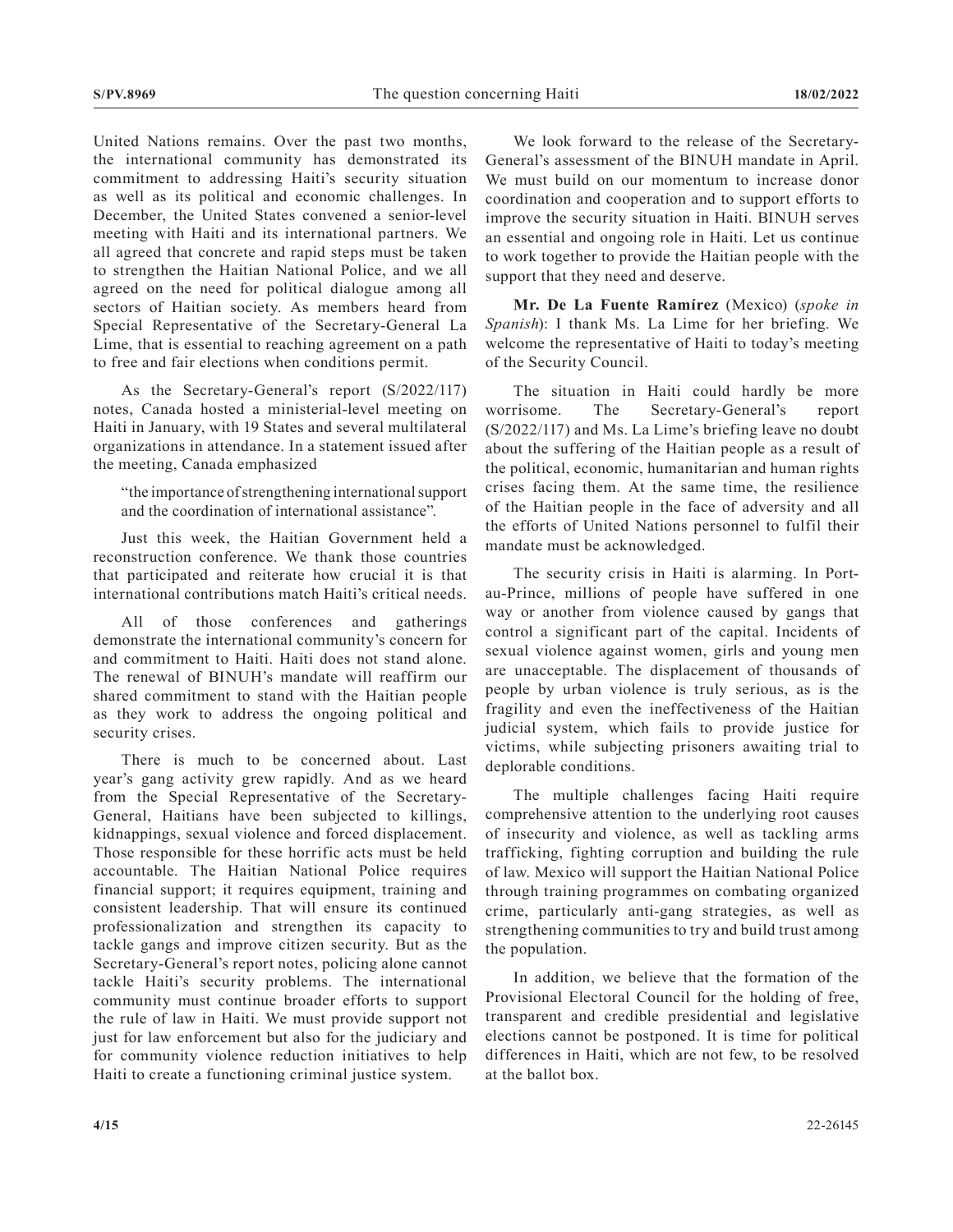A significant factor contributing to the humanitarian crisis is the degradation of the environment, the adverse effects of climate change and its impact on food security — once again an undeniable example of how environmental degradation exacerbates insecurity and undermines peace. In that regard, Mexico will implement the Sowing Life programme in Haiti, which has been successful in our country and others and will benefit more than 5,000 people in its first phase. That project is in addition to the medical brigade deployed last year, the more than 2,000 tons of food and medicines sent and the graduate scholarship programme for young Haitians.

The United Nations Integrated Office in Haiti (BINUH) was the first special political mission established under the Secretary-General's peace and security reform. My country recognizes that, given Haiti's multidimensional challenges, the BINUH concept and mandate sought to address the root causes that undermine stability and governance, and it has made a significant contribution. However, resolution 2600 (2021), which we adopted unanimously last year, requested that an assessment of the mission be conducted. We trust that such an assessment will provide concrete recommendations so that we, as Council members, can take the necessary decisions to render the United Nations presence in the country more effective. It is indeed urgent that we do so.

**Mr. Dai Bing** (China) (*spoke in Chinese*): I thank Special Representative La Lime for her briefing.

Over the past four months, the crisis in Haiti has continued to simmer. The internal political division has further intensified. The constitutional referendum and the presidential election are a long way off. Gang violence remains rampant. The reform of the judicial system has been slow, and economic difficulties and the fiscal deficit have deteriorated, causing the widespread concern of the international community and countries of the region.

China calls on Haitian political leaders with a heightened sense of urgency to earnestly assume the responsibility of governing the country so that its people can enjoy a decent and stable life at an early date.

A stable political structure is a prerequisite for the resolution of the Haitian issue. It is ultimately up to the Haitian people to resolve the issues facing the country. Without a competent Government that is widely recognized by its people, nothing else can be achieved. All parties in Haiti should start an inclusive dialogue

Gang violence remains the primary challenge to the security situation in Haiti. We note with concern that, over the past four months, kidnappings for ransom have surged by 180 per cent year on year and intentional homicides are up by 17 per cent year on year. Solving gang violence requires treating both the symptoms and the root causes. It is essential to improve the professional capabilities of the police to protect the safety of the people and effectively combat gang activities. It is also crucial to cut off the channel for gangs to illegally obtain weapons and funds and the profit chain between the political forces and gangsters.

Alleviating the humanitarian crisis and stabilizing the economic situation are urgent tasks facing Haiti. More than 40 per cent of Haitians are in urgent need of humanitarian aid. Some 4.4 million people face food insecurity due to the impact of the earthquake last August and 19,000 people have been displaced by violence.

We take note of the international event for the financing of the reconstruction of Haiti's southern peninsula held recently, and we hope that the international community will continue to provide humanitarian and economic assistance to Haiti.

At the same time, we should also note that Haiti has not yet established an effective economic governance system, resulting in the loss of massive tax revenues, including customs duties, which greatly limits the Government's ability to provide basic public services. Haiti must overcome the institutional barriers to economic governance, which is a prerequisite for sustainable development.

Last October, the Security Council adopted resolution 2600 (2021), on the extension of the mandate of the United Nations Integrated Office in Haiti (BINUH), requesting the Secretary-General to submit an assessment report on the BINUH mandate to the Security Council within six months. That provides an important opportunity for us to review and reflect on the work of the Office, update its mandate, based on the changes on the ground and improve our assistance to the Haitian people. Innovative ways should be explored to help Haiti overcome systemic and structural obstacles to peace and development, so that the Haitian people will not miss out on peace and development once more.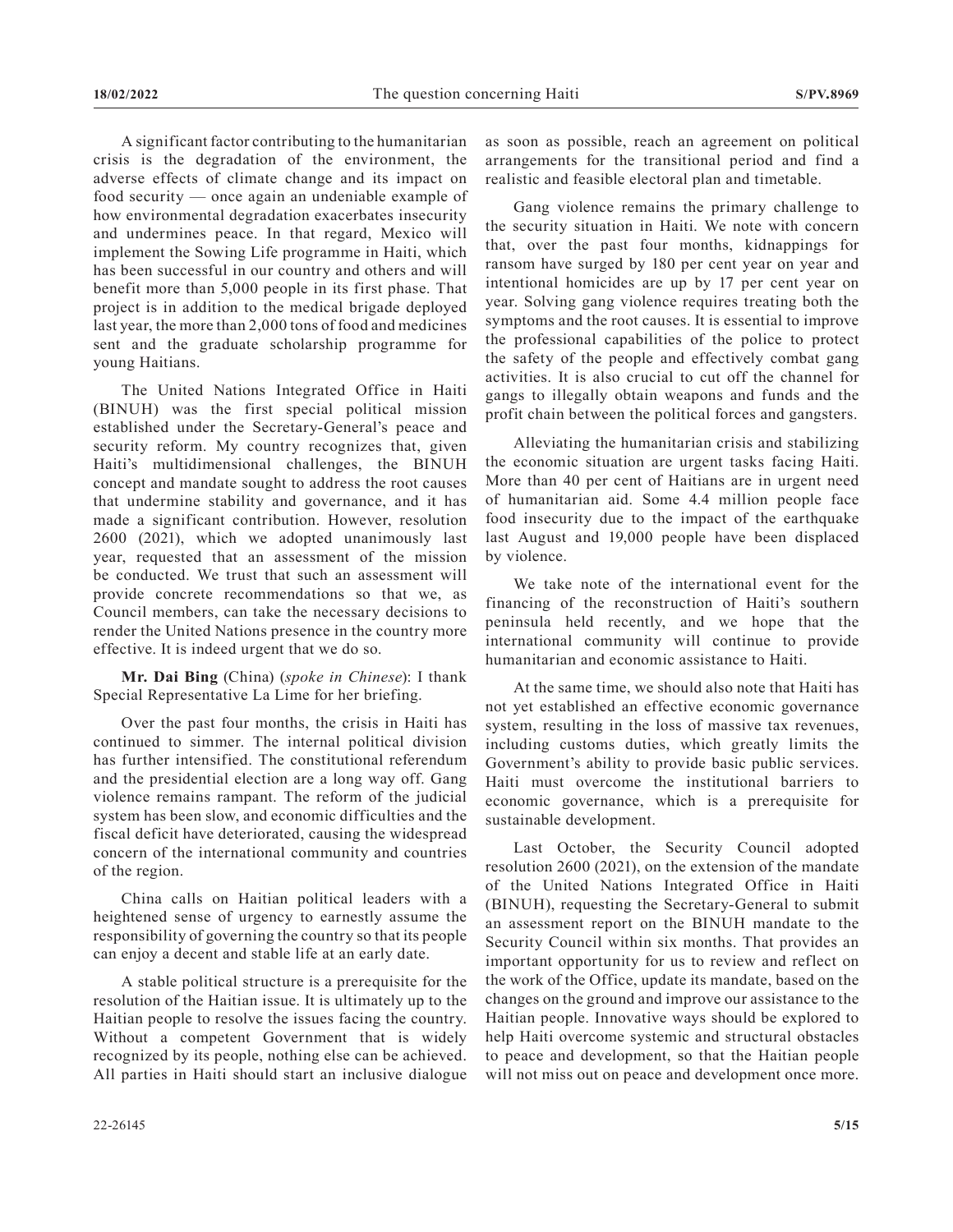Over the years, the United Nations system has provided Haiti with a considerable amount of development assistance, but it has not had the desired effect. Looking into the future, BINUH and the United Nations Resident and Humanitarian Coordinator in Haiti should play a coordinating role to improve communication among the Economic and Social Council, UNICEF, the United Nations Development Programme and the World Bank, among others, so as to forge synergies.

China supports the United Nations Peacebuilding Commission in playing a greater role in the situation in Haiti. The Security Council could invite the Peacebuilding Commission to provide advice on the situation in Haiti. Haiti is a member of the Latin American and Caribbean family. Countries of the region and regional organizations are the most knowledgeable about Haiti's national context and are in a prime position to play a constructive role.

China supports the countries of the region and regional organizations in playing a greater role in promoting dialogue among the Haitian people. We welcome the fact that countries concerned are assisting Haiti in building police and judicial capacity and combating drug and arms trafficking and illicit financial flows. We also believe that countries of the region should step up their efforts in those areas.

China stands ready to work with the members of the Security Council and the parties concerned to explore the best way to provide practical, effective and sustainable support for Haiti, so that Haiti can embark upon the road of independent development at the earliest.

**Mr. Flynn** (Ireland): I thank Special Representative of the Secretary-General La Lime and, through her, the hard-working United Nations team in Haiti.

I would also like to welcome the representative of Haiti to the Chamber today.

Unfortunately, the issues we are discussing here today are not new for Haiti. As we have heard, the suffering of the Haitian people continues at a devastating level. I will focus on three areas today.

First, with regard to the continued deterioration of the security situation in Haiti, the daily reality for millions of Haitians is one of brutal gang violence terrorizing the population, leading to fuel shortages, the disruption of services, the stifling of humanitarian relief, hunger, confinement, kidnappings and killings.

Haitian women and girls are disproportionately affected by the instability and violence. We are appalled at the escalating sexual and gender-based violence, used as an insidious tactic by gangs to control and instil fear in the population.

The Haitian people deserve to see an end to impunity for human rights violations and abuses and perpetrators brought to justice. Instead, the consequences for those who dare to draw attention to armed violence are grave, as evidenced by the recent targeting and killing of journalists and continued attacks on human rights defenders. The climate of fear and intimidation created by violence compounds the difficulties in addressing the myriad of crises facing Haiti.

As the Special Representative of the Secretary-General outlined, it is critical that the security situation improve. That would require prioritization and resourcing for policing, including capacity-building and confidence-building. Until then, Haitians across the country will remain confined to their homes, unable to fulfil their economic prospects or exercise their political will.

Secondly, increased violence has exacerbated vulnerability. As the Special Representative of the Secretary-General noted, many are still reeling from the devastating effects of the August earthquake. More than 4 million Haitians face high levels of acute food insecurity, while the economy is in free fall. Without urgent assistance, the Haitian people will continue to face desperate choices. We welcome this week's international conference in Port-au-Prince, at which \$600 million was raised. However, as Deputy Secretary-General Mohammed remarked during her visit, significant humanitarian needs remain.

Without support, even more Haitians will make heartbreaking calculations that a perilous journey abroad is safer than staying at home. When they make that journey, it is crucial that all be afforded their legal protections under international refugee law. Safe, legal and dignified channels for those escaping violence are essential now more than ever before.

Ireland commends the resolve and dedication shown by the humanitarian community to ensure that aid reaches those who need it most. Ireland will continue its consistent support to Haiti in the provision of humanitarian, reconstruction and development assistance. However, what Haitians really need is a path to political stability, creating the conditions for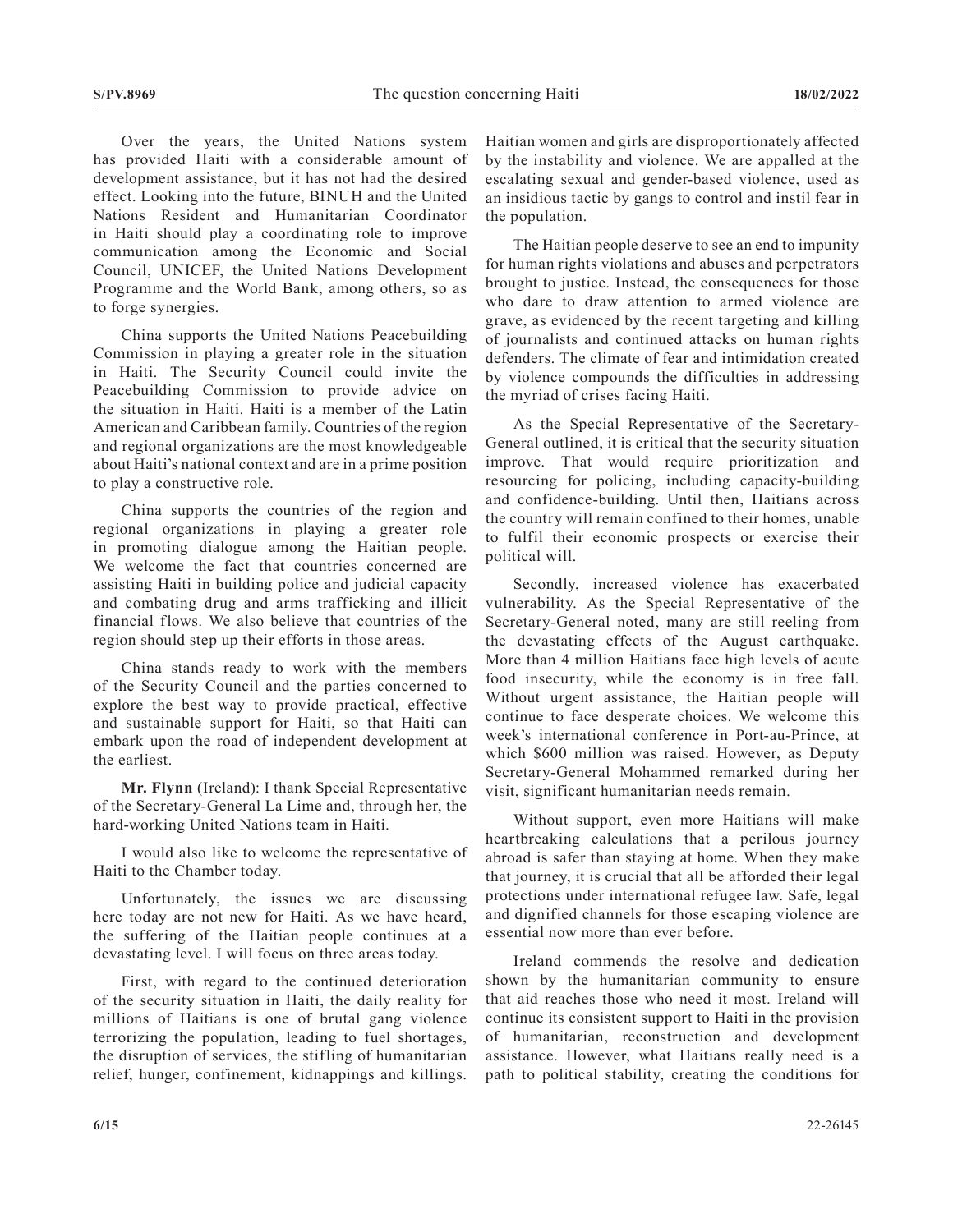economic recovery and sustainable development. That brings me to my final point.

National consensus is the only means by which the political deadlock in Haiti can be broken. As we have said previously, that consensus must be built on wide, inclusive, participatory engagement, including with civil society representatives. Durable solutions are also required to guarantee safety and security for all those who engage politically, in particular for women, so as to ensure their full, equal and meaningful participation.

We welcome the Secretary-General's appointment of Mr. Mourad Wahba to lead the assessment of the mandate of the United Nations Integrated Office in Haiti (BINUH) and look forward to his report. Given the enormous scale of the challenges facing Haiti, it is right that we reflect on how the United Nations can best support the Haitian people. The needs and aspirations of Haitians must lead our consideration of the future mandate for BINUH. That means looking at how we can help bring stability and security to their daily lives, capacity-building and supporting good governance, while helping to fight impunity and protecting human rights.

The international community has a responsibility to stand with the Haitian people. Now is the time for the United Nations not to step away, but rather to step up in support of Haitian-led efforts to forge a path forward.

**Ms. Heimerback** (Norway): I thank Special Representative of the Secretary-General La Lime for briefing us today and for her team's hard work.

Last year, Haiti faced multiple crises that would have shaken the core of any country. The handling of those crises and much-needed sustainable development in Haiti cannot be achieved without restoring confidence in the political and judiciary system, based on the rule of law. All political actors must commit to an inclusive dialogue to resolve the current political impasse and, as soon as feasible, organize new and legitimate elections. An inclusive process, including the full, equal and meaningful participation of women, must continue if a Haitian solution to the political situation is to be found. That situation could benefit from a stronger international engagement with and in Haiti, including a stronger United Nations Integrated Office in Haiti (BINUH).

As highlighted in the Secretary-General's report (S/2022/117), human rights violations and abuses, associated with the armed violence in Port-au-Prince,

are alarming and must be urgently addressed. In particular, the reported use of sexual violence and rape by criminal gangs, as a weapon to terrorize and assert control, must stop. The gang violence continues to displace affected populations. Women and children make up the majority of those displaced. People with disabilities are at particular risk. Norway calls upon the authorities to do more to protect their citizens, ensure that humanitarian workers have unhindered access and swiftly implement the national community violence reduction strategy.

The underlying root causes that have led to today's demanding situation for the Haitian people must be addressed. Close coordination is key if we are to succeed in our efforts to support more positive developments in Haiti. We were pleased this week that the Haitian Government and the United Nations were able to mobilize a contribution from the international community of \$600 million for the post-earthquake reconstruction of areas in the southern peninsula.

The world will continue to face increasingly powerful hurricanes and the impact of climate change, which will contribute to increased humanitarian needs. We must do more to assist those countries that are most affected. Haiti is clearly one of them. One area of particular importance is building capacity to implement the National Risk and Disaster Management Plan 2019-2030.

Norway looks forward to the assessment of the BINUH mandate. The assessment must be transparent and based on an inclusive process with all partners, including members of civil society. We need a reinforced BINUH that is fit for purpose and ready to take on the challenges on the ground. This is not the time for less international engagement with and in Haiti. BINUH and the United Nations have an even more critical role to play in creating a more stable and prosperous future for Haiti.

**Mr. Raguttahalli** (India): At the outset, let me thank Special Representative of the Secretary-General Helen La Lime for her comprehensive briefing. I also welcome the presence of the representative of Haiti at today's meeting.

As we have seen in the past decade, recovery from the multidimensional challenges in Haiti has never been easy. The resilience of the people of Haiti has been tested repeatedly by unpredictable political developments and tragic natural calamities. Last year, Haiti faced challenges on both fronts. The assassination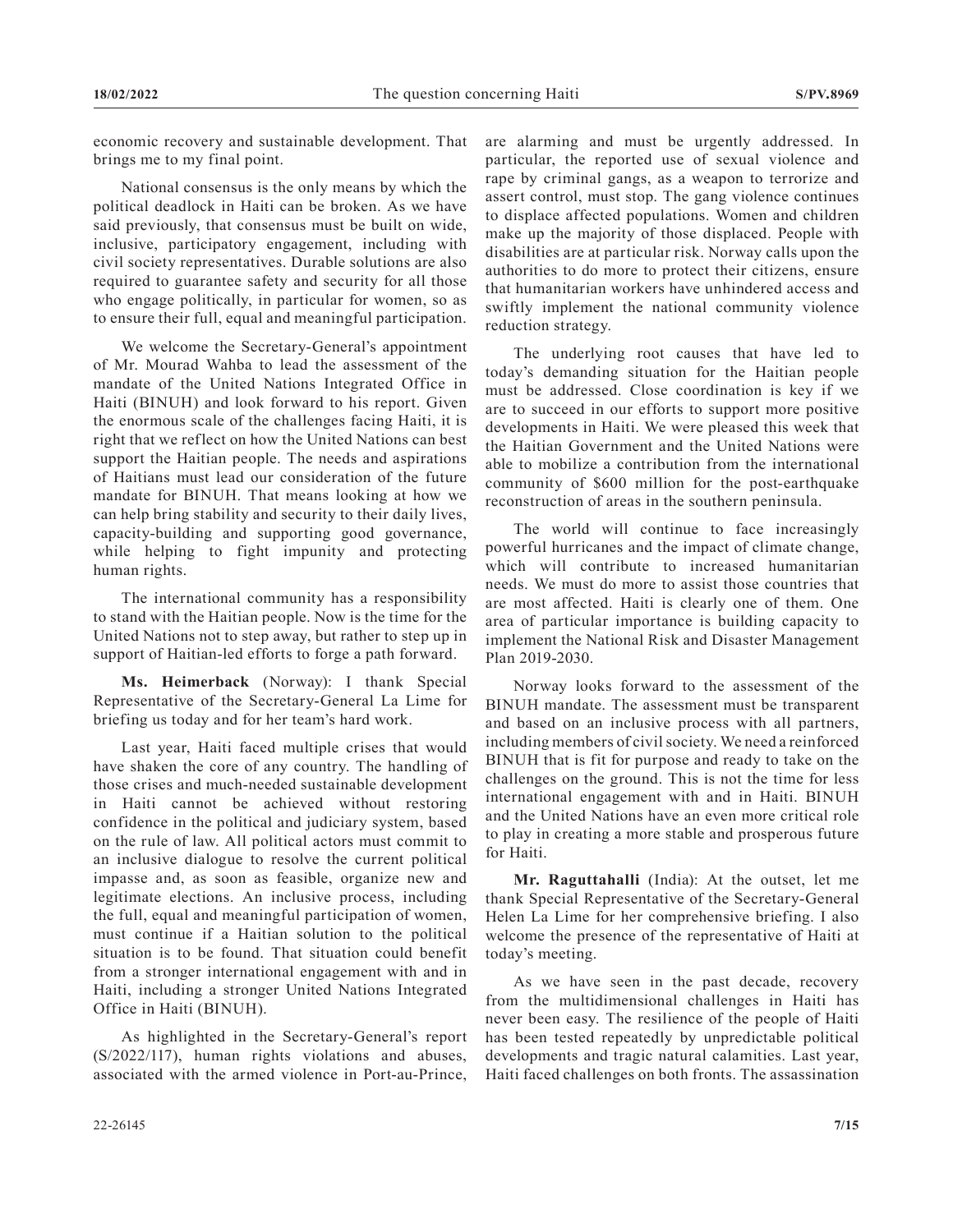of the President in July 2021, the devastating highmagnitude earthquake and the hurricane the following August have all exacerbated the humanitarian crisis.

Since our previous meeting in October 2021 (see S/PV.8871), the political and security situation has also remained volatile and tense. While Haiti's politics remain polarized, its leaders have been making welcome efforts towards achieving consensus on the political future of the country. In the current scenario, dialogue among all political actors is the best possible solution. The Haitian authorities have huge tasks ahead, including the restoration of functional democratic institutions, security and the rule of law.

We welcome the Prime Minister's reiteration last month of his commitment to dialogue with all stakeholders, including the Commission for a Haitian Solution to the Crisis, known as the Montana Group. We take note of his statement that the next Head of State will be chosen through democratic elections. It is critical that we support those initiatives and encourage building consensus on the transition, the constitution-making process and the holding of elections.

The restoration of law and order has remained one of the greatest impediments in Haiti. The persisting gang-related violence, mainly in the capital, Port-au-Prince, has further contributed to increasing insecurity, on which the Special Representative of the Secretary-General elaborated, as well. The capacity-building of the Haitian National Police, coupled with other initiatives, including prosecution and judicial reforms to strengthen law and order, will be important. We welcome the efforts being undertaken in that direction.

Despite the various challenges, the Peacebuilding Fund projects related to community violence reduction and disarmament, demobilization and reintegration, including capacity-building for the National Commission for Disarmament, Demobilization and Reintegration, are progressing positively. We need more such activities and initiatives under the auspices of the Peacebuilding Fund in Haiti.

In conclusion, we look forward to the independent evaluation of the United Nations Integrated Office in Haiti (BINUH), expected in April, which will outline the way forward. India has been extending assistance to Haiti in times of need, commencing with the 2010 earthquake rebuilding efforts. We also extended emergency financial aid to Haiti in the aftermath of Hurricane Matthew in October 2016. Most recently, during the coronavirus disease pandemic, we have

donated essential life-saving medicines. India reiterates its commitment to supporting the people of Haiti in these challenging times and welcomes the constructive work of BINUH.

**Mrs. Broadhurst Estival** (France) (*spoke in French*): I thank Ms La Lime, Special Representative of the Secretary-General, for her briefing, and I also welcome the presence of the representative of Haiti among us.

Haiti is currently experiencing an extremely serious crisis on several fronts. The political class is being undermined by divisions and most institutions are undergoing severe difficulties. Criminal groups are terrorizing the population, and Haiti has barely recovered from the August 2021 earthquake. The situation is urgent. The Haitian authorities and the international community must act.

I will address four points.

First, only dialogue can lift Haiti out of the current political crisis. I therefore welcome the formation of an inclusive Government in November 2021, under the leadership of Prime Minister Ariel Henry. I call on all political actors to build the consensus necessary for the holding of elections by the end of the year. In order to ensure their success, it is urgent to establish a new Provisional Electoral Committee acceptable to all.

Secondly, gang violence must be stopped. These criminal groups are committing an increasing number of homicides and kidnappings with total impunity. They are challenging the State's authority and plundering its resources, and the situation is untenable. In the absence of security, neither elections or socioeconomic development are possible. Priority must therefore be given to devoting increased resources to the Haitian National Police, which, of course, must be irreproachable. France has stepped up its security cooperation in combating criminal groups, and the international support that was manifest at the 21 January ministerial meeting, hosted by Canada, is an absolutely positive sign in that regard.

Thirdly, we must return to the normal functioning of institutions. Let us squarely look at the situation. The Haitian judicial system is currently in disarray. Haiti must complete its investigation into the assassination of President Jovenel Moïse. Like widespread corruption, impunity undermines confidence in the State and destroys the social bond.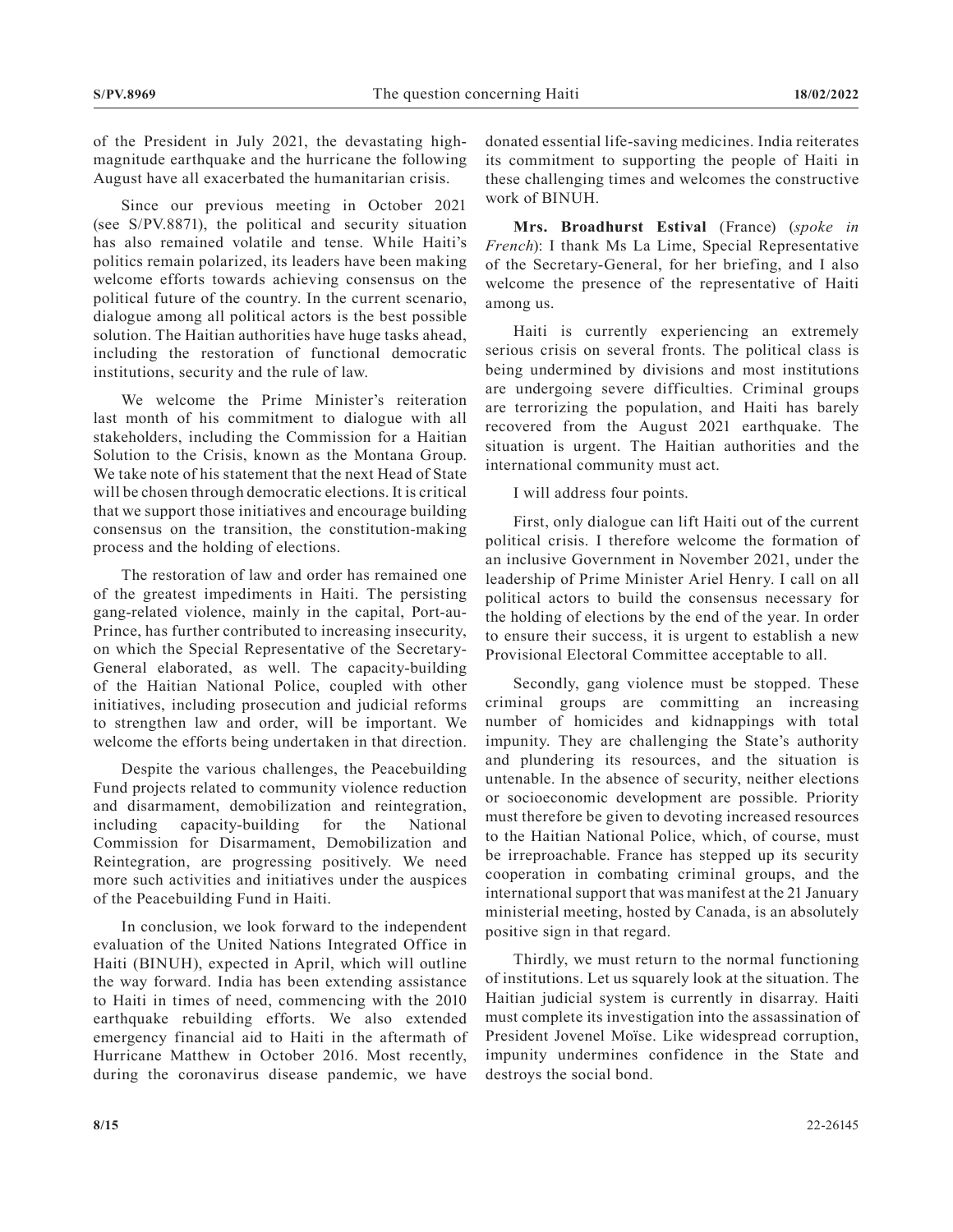My last point is that the humanitarian situation in Haiti is alarming. The August 2021 earthquake aggravated an already precarious situation. Nearly half of the Haitian population is currently in need of humanitarian aid. There is therefore an urgent need to strengthen humanitarian support, in particular food aid. In 2022, France will contribute up to €6.5 million to the humanitarian response plan in Haiti, and, at the 16 February donor conference, France announced that the French Development Agency will contribute up to €4.9 million for financing projects.

Before concluding, I wish to refer to the outstanding work that the United Nations is doing in Haiti in an extremely difficult context. The United Nations Integrated Office in Haiti is undergoing an assessment, the results of which we are eagerly awaiting. Maintaining a robust United Nations presence in Haiti is imperative, particularly in the political and security arenas.

Haiti is a country that is a friend of France. Beginning with a shared language, long-standing ties unite us, and I take this opportunity to commend the work of the International Organization of La Francophonie on the ground. Together with the European Union, France stands with the Haitians to help them find a way out of the crisis that the country so desperately needs.

**Mr. Hoxha** (Albania): The situation in Haiti continues to be marked by instability and a persisting crisis, with far-reaching consequences. Violence remains widespread. Corruption is endemic. The overall crime rate and the culture of impunity are simply shocking. Haitians are being hit hard by the deteriorating economic situation, which affects their daily life and access to basic services.

Let me highlight the following key points.

First, addressing the widespread insecurity in the country remains vital. Gangs and lawlessness constitute a gangrene; they erode confidence, they paralyse institutions and, as they are fed by chaos, they generate more of the same. Therefore, restoring the State's authority is of critical importance — the starting point for any meaningful projection of a path towards normality. In that respect, every effort should be made to further strengthen the Haitian National Police, but, as we know, fighting crime and violence cannot be successful without fighting endemic corruption. Therefore, tailor-made assistance is needed to facilitate judicial reforms to fight corruption and end the culture of impunity that fuels it.

Secondly, Haiti will not emerge from the vortex of multiple crises without a clear and legitimate path towards democracy. We welcome efforts by the Haitian Government to foster unity among political stakeholders in order to pave the way towards elections and constitutional reform. We take note of the continued outreach by Prime Minister Ariel Henry, including with supporters of the Commission for a Haitian Solution to the Crisis, known as the Montana Group, several political groups, trade unions, the private sector and civil society, to discuss the political situation in the country.

The solution lies in inclusive national dialogue with the involvement of all political, business and civil society stakeholders. The international community can and should help, but the resolution of the crisis is in the hands of the Haitians themselves. Preparations for elections must be accelerated. Inclusive, peaceful, free, fair, transparent and credible elections must be organized with the full, equal and meaningful participation of women and the involvement of the civil society actors, who, as we know, play an important role in ensuring that the elections will be credible. Credible elections restore legitimacy; they help create functioning institutions to engage in vital reforms. It is the first important step for the Haitian political class to renew with the trust of people.

Thirdly, the international community has been actively involved in Haiti, despite contrasting results, but this should not lead to donor's fatigue. We welcome the outcome of the international donor conference in support of relief efforts for the earthquake in 2021. The important commitments made will help Haiti rebuild after the massive destruction of the southern part of the country. In this respect, everything must be done to meet the humanitarian needs of all those in need.

Fourthly and lastly, we strongly support the work of the United Nations Integrated Office in Haiti (BINUH) and call on the Haitian authorities to work with the mission and other United Nations actors to bring about the urgent reforms the country needs in order to improve political stability and good governance and create a safer, democratic, just and more prosperous country.

We support in general the regular assessment of peace operations to make sure that they stay relevant, focused on the tasks and challenges at hand, and remain effective and efficient. Therefore, we look forward to the strategic assessment of BINUH in order to further strengthen the Mission.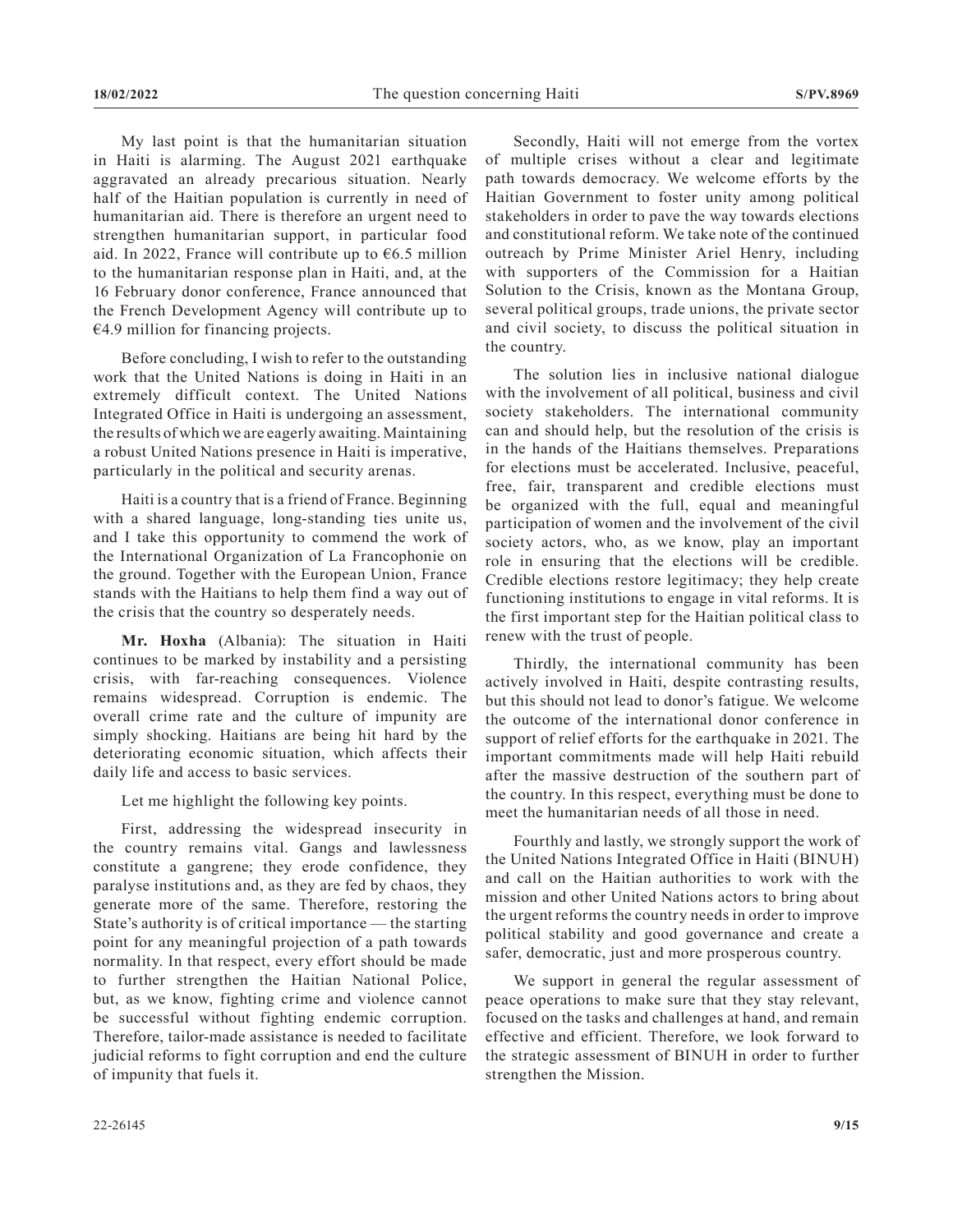We also need to hear more and directly from those affected, from women and human rights defenders, in order to make fully informed decisions.

Despite the grim situation, we cannot let fear and uncertainty overshadow hope. We stand by Haiti and Haitians in their struggle to face the challenges of the current crisis.

**Mr. Kimani** (Kenya): I have the honour to deliver this statement on behalf of the three African members of the Security Council (A3), namely, Gabon, Ghana and Kenya.

We thank Special Representative of the Secretary-General Helen La Lime for her presentation and welcome His Excellency Mr. Antonio Rodrigue, Permanent Representative of the Republic of Haiti.

Witnessing the profound challenges that Haiti is experiencing today, we would do well to remember that it has overcome even greater odds in its turbulent history. It is the first free nation to have been established by slaves, who fiercely cast off their chains to inherit what had been the richest colonial holding in the world. Its heroic insistence on freedom and dignity marked a resounding defeat of false racist hierarchies that had fed the cruel and evil enterprise of slavery.

Humankind and all people of good conscience owe Haiti the debt of high regard. We recall that history to remember that liberation has a cost and that all free peoples should recognize that sacrifice by honouring and uplifting the descendants of those who have gifted us liberty.

Haiti has rarely been allowed to overcome the legacy of its glorious revolution, which defeated some of the greatest military Powers of the eighteenth century. It was blockaded and forced to pay onerous, prosperitydestroying reparations. It was also colonized. The Haitian people have seemed to be punished from the day their forefathers announced their freedom until the recent past.

When we Africans look westwards, we see in Haiti a shining beacon of our claim to equality and our unrelenting demand for respect and dignity. We stand with the people of Haiti and their enduring quest to enjoy the prosperity and peace that should be the product of liberty.

Our task today is to engage here in the Security Council and in every forum to support the recovery of Haiti's security, its competent and democratic

Government, and its securing of shared prosperity. We do so in support of Haitian-owned and -led initiatives to recover peace and security as foundations for economic development.

The A3 highlight five key issues, namely, the political situation, security, the rule of law, the economic and humanitarian situations and the mandate of the United Nations Integrated Office in Haiti (BINUH).

On the political situation, the A3 is concerned that the continued polarization and divergences among members of the political class has undermined progress on an agreed way forward. We urge Haiti's political leadership, its professionals and members of civil society to show they have the will to compromise in forging a strong constitutional model and, linked to this, to deliver credible elections that produce an inclusive and competent Government. Africa has a strong understanding of forging agreements in complex and embattled circumstances. We urge them to make use of Africa's experiences and to be open to African efforts to share them. We equally urge the African Union and African States to seek to share our knowledge and good offices with the people of Haiti in this moment of need. The Constitutive Act of the African Union recognizes the sixth region, which Haiti is part of; if we are to live up to the role we must play for this region, then this is the moment.

The A3 is deeply concerned by the worsening security situation. We take note of the recent changes undertaken in the police force, but much more needs to be done as the force faces multiple challenges, including the lack of appropriate equipment and expertise and low morale. We welcome the ongoing efforts of BINUH and other partners to strengthen the capacity of the Haitian National Police, with a particular focus on anti-gang operations. We urge the redoubling of these efforts and the need for coordination and synergy between the Haitian authorities and all partners.

We underscore the need to incorporate into the support packages specialized training for the protection of women and girls from sexual and gender-based abuses. This should include the establishment of mechanisms for the provision of psychosocial support, especially to victims of such abuse.

To restore the rule of law, Haiti needs to resuscitate the justice system. We encourage the Haitian authorities to undertake comprehensive justice sector reforms with the aim of addressing prolonged pretrial detentions, the establishment of legal aid offices, the expediting of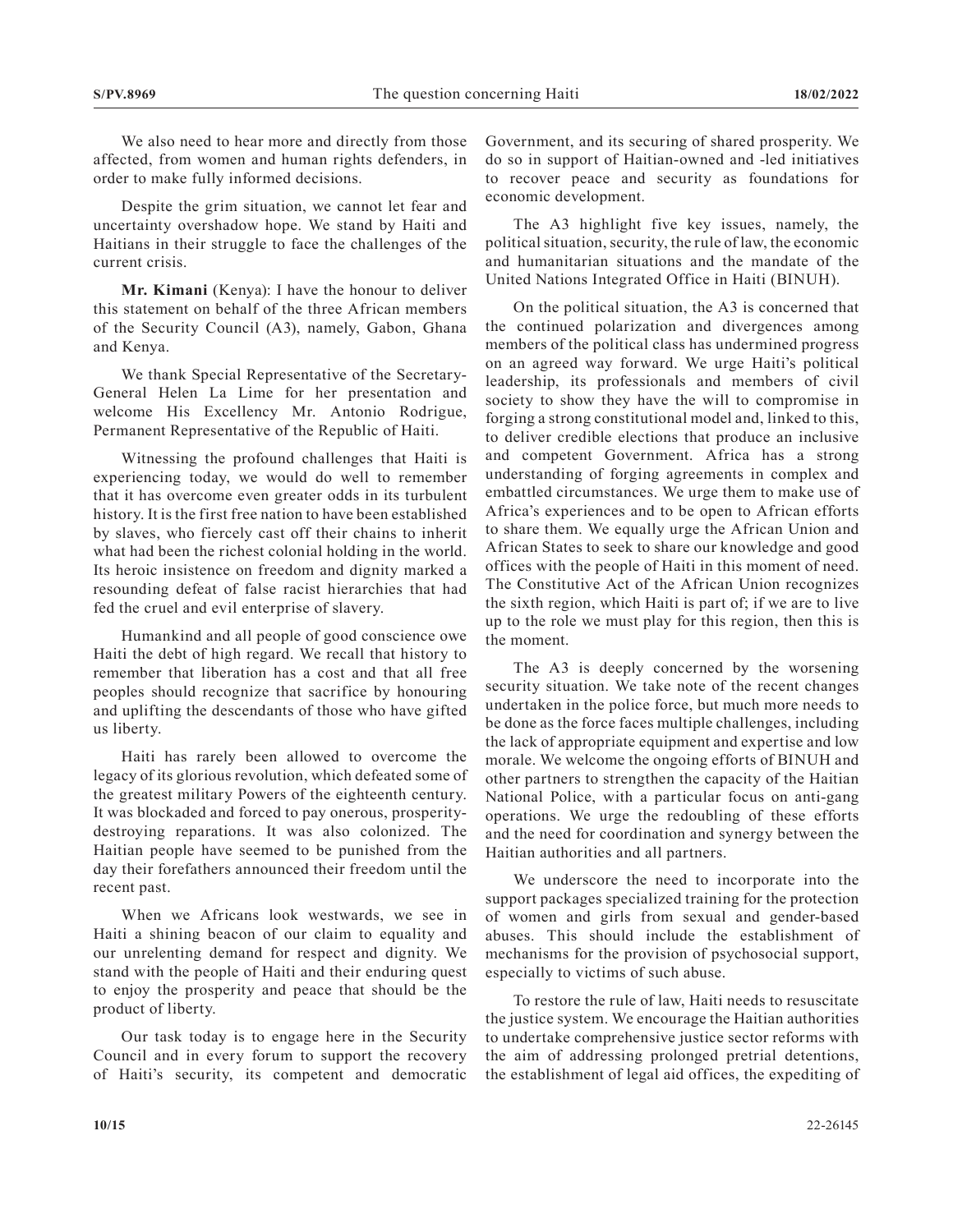court cases and the establishment of functioning court registries. These measures are key to fighting impunity and ensuring that those responsible for the perpetration of emblematic crimes, including the assassination of President Jovenel Moïse, are brought to justice.

It is critical that the link between politics, gangs and illicit financial flows be broken. We urge the Security Council and the international community to crack down on transnational crime and moneylaundering, which incentivize the continuing influence of criminal cartels on the political life of Haiti. There should be no shelter anywhere for the criminal groups and individuals preying on the people of Haiti.

With pervasive insecurity, political instability and governance challenges compounded by global supply shortages and natural disasters, Haiti's economic situation is in deep distress. The resultant high levels of unemployment and limited social service delivery are pushing many deeper into poverty and worsening the humanitarian situation.

There is an urgent need to address the root causes of poverty and precariousness in order to enable sustainable reconstruction in Haiti. The country continues to lose the precious manpower it needs for its reconstruction. Young Haitians are leaving the country by the thousands to flee a daily life that has become unliveable owing to a lack of future prospects.

The A3 thanks multilateral and bilateral actors, as well as non-governmental organizations, for their actions to meet some of these humanitarian needs. We also thank all those who participated in the 16 February high-level international event for the reconstruction and recovery of the southern peninsula of Haiti, following the devastating earthquake on 14 August and Tropical Storm Grace on 17 August last year.

We note that Haiti has received \$14 billion in the form of international support, including \$7 billion from the United Nations since 2004. The bulk of that aid has been aimed at the emergency response. While that is needed and understandable, the A3 calls for added assistance to food security, infrastructure development, justice and security sector reform, education and disaster risk management.

The A3 reaffirm our support for the work of the United Nations Integrated Office in Haiti. We are keen for its mandate to be reviewed so that it can provide better support. We therefore welcome the appointment of Mr. Mourad Wahba as the lead expert to carry out an independent strategic assessment of BINUH's mandate. We encourage him to consult widely and look forward to considering his report and recommendations.

In conclusion, I wish to reaffirm our solidarity with the great people of Haiti and our belief in their resilience and ingenuity. A reborn, resurgent Haiti can be won today through more determined efforts by Haitian leaders in politics and civil society if they determine that their obligations are greater than their narrow interests.

**Mrs. Alhefeiti** (United Arab Emirates) (*spoke in Arabic*): I would like to thank Ms. Helen La Lime, Special Representative of the Secretary-General for Haiti, for her valuable briefing, and I welcome the representative of Haiti to this meeting.

The past months have been trying times for Haiti. Recently hit by natural disasters, violence continues to rise across the country and political differences remains, in turn exacerbating the humanitarian, security and political situation. The United Arab Emirates expresses its total rejection of all acts of armed gang violence, as they undermine peace efforts. Serious measures at all levels are required to restore peace and stability, including by strengthening and respecting the rule of law.

The United Arab Emirates would like to highlight three potential focus areas to support Haiti's path towards stability and prosperity.

First, inclusion is fundamental to success. It is critical to broaden political representation and inclusivity of all segments of Haitian society. We call on all stakeholders to remain committed to constructive dialogue and efforts to achieve national unity. In order for those efforts to be sustainable, they must also include the full, equal and meaningful participation of Haitian women. Programmes focusing on women's participation and protection from violence, such as those highlighted in the Secretary-General's report (S/2022/117), can provide the necessary support to ensure women's political participation and protection.

Secondly, it is necessary to build the capacity of national and local institutions to strengthen their role in addressing the ongoing challenges, particularly in the light of increased instability. We stress the importance of continuing to strengthen the security sector during the transitional process, in addition to addressing increased violence from the activity of armed gangs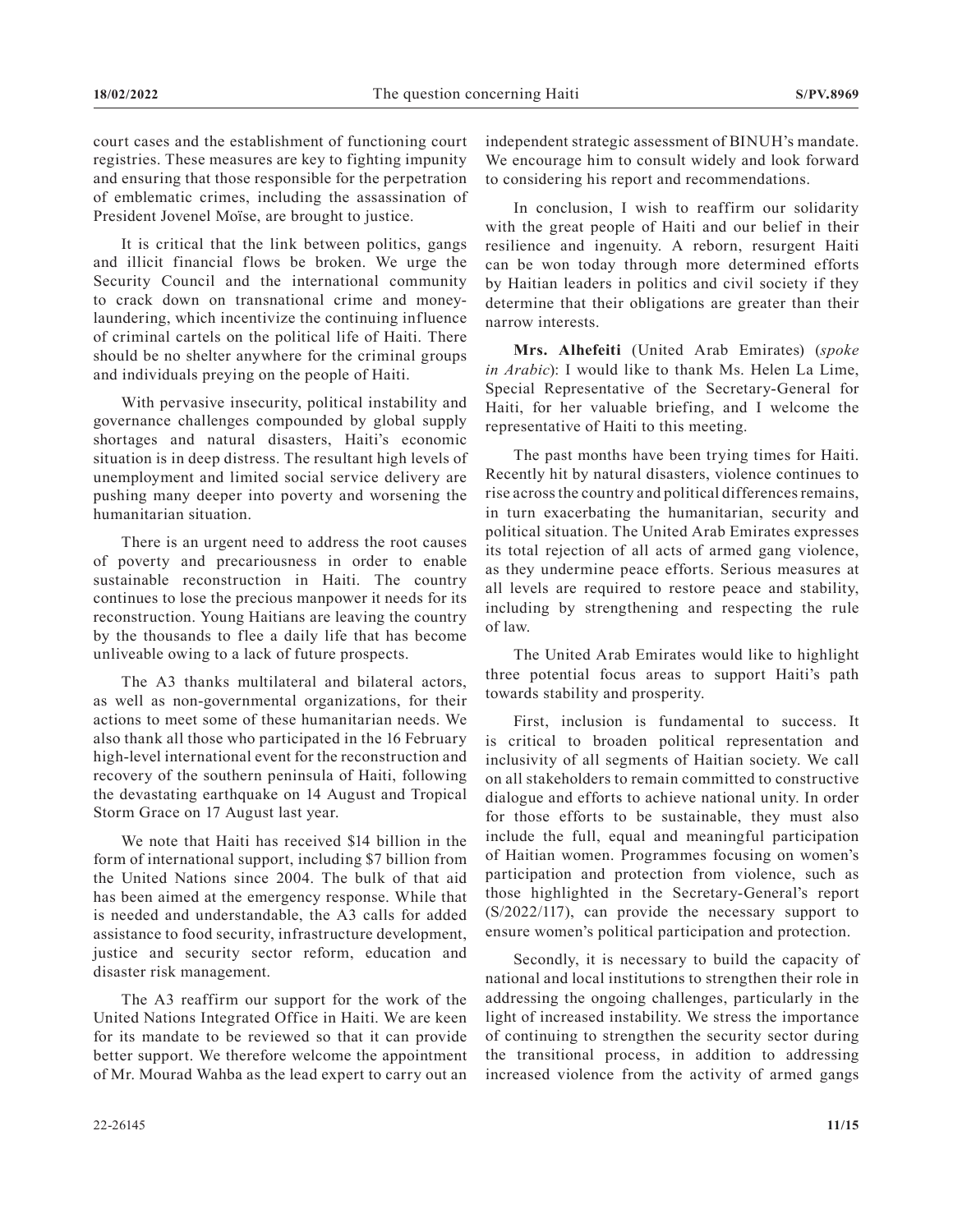and combating corruption. We also stress the need for a clear approach and support for the judicial sector.

Finally, a reduction of community violence requires durable solutions, including through development and humanitarian efforts. In that regard, recovery and reconstruction programmes, such as communityled development initiatives, must continue to support sustainable efforts in Haiti. Community violence is amplified by the lack of opportunities, limiting the ability to improve livelihoods and the success of humanitarian response efforts. We believe that the recent international conference on the southern peninsula will support reconstruction efforts in Haiti, and we look forward to continuing support in Haiti, as it contributes to the stability of the country.

In conclusion, we await the upcoming independent strategic assessment report. We welcome the appointment of Mr. Wahba and appreciate his efforts. We reiterate, however, that a coherent Haiti-led and -owned response to the situation in Haiti is the key for the nation's security and prosperity. The United Arab Emirates continues to stand in solidarity with the Haitian people and reaffirms its support for the work of the United Nations in its efforts to help achieve peace and stability.

**Mr. Costa Filho** (Brazil): I would like to convey my appreciation to Special Representative Helen La Lime for her comprehensive briefing. I also welcome the Permanent Representative of Haiti, Ambassador Antonio Rodrigue.

It is fitting to take the floor to comment on recent developments in Haiti and on the current work of the United Nations Integrated Office in Haiti (BINUH). Brazil's commitment to Haiti is unwavering. It is not an overstatement to say that Haiti is extremely close to Brazilian hearts. Our long-term involvement in international efforts to help Haiti and our openness to receive Haitians in vulnerable situation are proof of that.

During the time that the United Nations Stabilization Mission in Haiti was in place, we deployed tens of thousands of blue helmets, as well as the Force Commander to the peacekeeping operation, throughout the 13 consecutive years of the Mission.

Today we have once again received a bleak and disconcerting report, notwithstanding some bright spots. Such a dire situation compels us to collectively reflect on what we need to do differently and to think creatively so that the international community can truly start making a significant impact in improving the situation on the ground. From our perspective, we consider that the United Nations presence in Haiti has to be reassessed and re-engineered with a comprehensive and integrated approach that takes into account the economic, political and social dimensions of the crisis.

Haiti has to break the perverse, reinforcing cycle of poverty, criminality and political violence. That can only be achieved through a system-wide strategy that enables enhanced cooperation between the Council and other United Nations entities primarily responsible for economic and social development. In that context, we may wish to explore mechanisms to strengthen cooperation and coordination with the Economic and Social Council and even with the Peacebuilding Commission in order to benefit from its bridging role, as mentioned by the representatives of China and India. The Peacebuilding Commission was created precisely to fill a gap in the United Nations system, with the mission to act as a catalyst to support efforts in consolidating peace and promoting development in countries emerging from conflict.

It is unavoidable that we embark on an in-depth discussion on BINUH's mandate, scheduled for renewal in July. We are therefore looking forward to receiving the Secretary-General's recommendations, to be issued in April, after the independent evaluation in progress is concluded.

Regarding the current political situation in Haiti, we hope that the Government will be successful in bringing the main political forces together over a plan to reconstruct the political institutions of the country, a necessary step for elections to safely take place. There will be no solution to this multifaceted crisis if a broad political consensus does not emerge among all stakeholders, which would allow for the return of institutional normalcy to Haiti. In that regard, we welcome and encourage the Prime Minister's efforts to build consensus on the path forward in an inclusive manner.

We welcome the renewed impetus and strengthened international coordination for providing international cooperation in key areas for Haiti's development, such as providing the Haitian police equipment and human resources and helping to fund the reconstruction of Haitian infrastructure. In that regard, Brazil committed funds for the reconstruction of Haitian infrastructure affected by last year's earthquake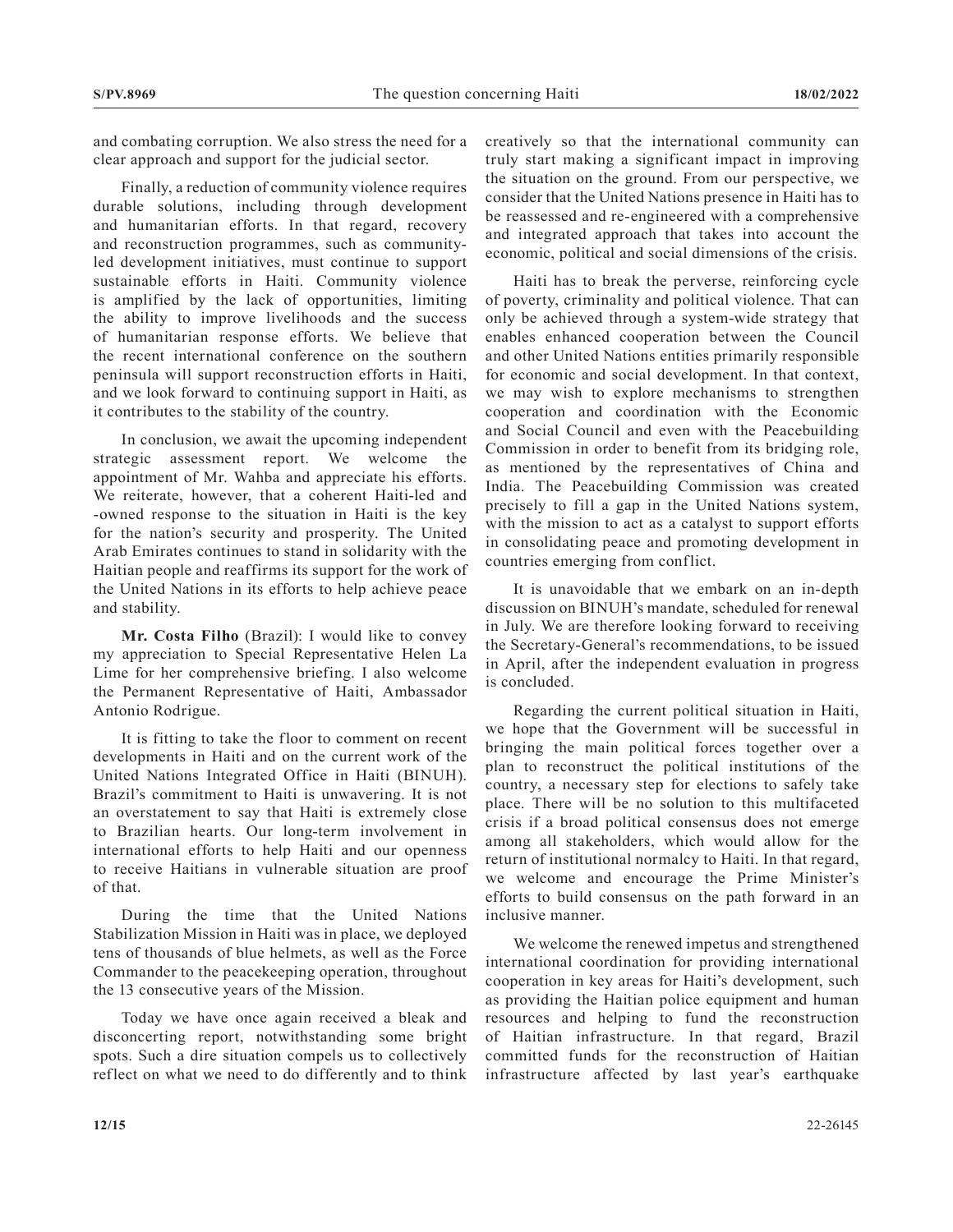during the International Event for the Financing of the Reconstruction of the Southern Peninsula of Haiti, held two days ago. We are confident that we can curb the multidimensional Haitian crisis with the decisive leadership of the Haitian people and the help of the international community.

In conclusion, let me remind my fellow Council members of the fundamental United Nations principle to leave no one behind, which I am sure we will be able to uphold when evaluating our next steps regarding the Haitian crisis. I reassure our friends in Haiti that Brazil is not oblivious to their suffering and that they may count on our continued support and solidarity.

**Ms. Jacobs** (United Kingdom): I would like to thank Special Representative La Lime for her briefing this morning and for all the work she and her team are doing.

I would like to make three brief points today.

First, the complex security, health and economic challenges currently faced by Haiti can be resolved only by unified support for Haitian-led solutions. In that regard, the United Kingdom remains firm in its belief that support to the United Nations Integrated Office in Haiti (BINUH) remains critical, especially with regard to the mission's ongoing efforts to facilitate a unified approach to those multifaceted challenges. We look forward to the independent assessment of BINUH's mandate as we approach its renewal in July.

Secondly, the persistent political gridlock is deeply troubling, as is the continued impact it is having on the Haitian people. We encourage efforts under way to secure political consensus for a pathway to free, fair and credible elections and for all sides to work constructively in support of a peaceful, democratic solution for the Haitian people. It is incumbent upon all of us, as Haiti's international partners, to do likewise in supporting a Haitian-led solution.

Thirdly, we are concerned by the deteriorating security and human rights situation, particularly the increase in kidnappings, indiscriminate criminal violence and instances of human trafficking. The United Kingdom will continue to support work with both the Government of Haiti and the international community to address those challenges. Criminal armed groups and perpetrators of human rights abuses not only jeopardize the lives of Haitians, but risk undermining the prospect of real political progress.

The assassination of President Moïse was an abhorrent act and we maintain our call for the perpetrators of that crime to be brought to justice.

We remain deeply worried by the humanitarian situation in the country. The coronavirus disease has compounded economic and health threats, which were exacerbated further by the devastating earthquake last year. That has particularly impacted women and children, increasing their vulnerabilities and the threats to their economic and health welfare. We therefore welcome the outcome of the donor conference this week.

Finally, the United Kingdom encourages all actors to work constructively and cooperatively with the Haitian authorities to find solutions to the root causes of those crises and to support the development and advancement of the Haitian people.

**The President** (*spoke in Russian*): I shall now make a statement in my capacity as the representative of the Russian Federation.

We thank the Special Representative of the Secretary-General, Ms. Helen La Lime, for her briefing on the situation in the country and the work of the United Nations Integrated Office in Haiti.

Over many months, tensions in Haiti have escalated and are a source of grave concern. We are convinced that the root cause of such tensions is the lack of progress in the internal dialogue between political forces and society, which has led to the de facto paralysis of the legislative branch. That, in turn, has affected the State's ability to effectively address urgent day-to-day tasks, above all guaranteeing the safety of the population. As a result, criminal elements have become increasingly active, and the situation as a whole has been compounded by the coronavirus disease pandemic.

Today, Haiti is in a state of profound crisis, marked by rising political instability, criminal gang activity, civil unrest and sever economic, energy, migration and humanitarian problems. There is a power vacuum at all levels, with Government structures that lack authority, a paralysed judicial system and ineffective law enforcement agencies.

We are witnessing the efforts of Prime Minister Ariel Henry's Government to try to reach a compromise between the various social forces to stabilize the situation in the country and launch reform processes. However, it is premature to talk about progress.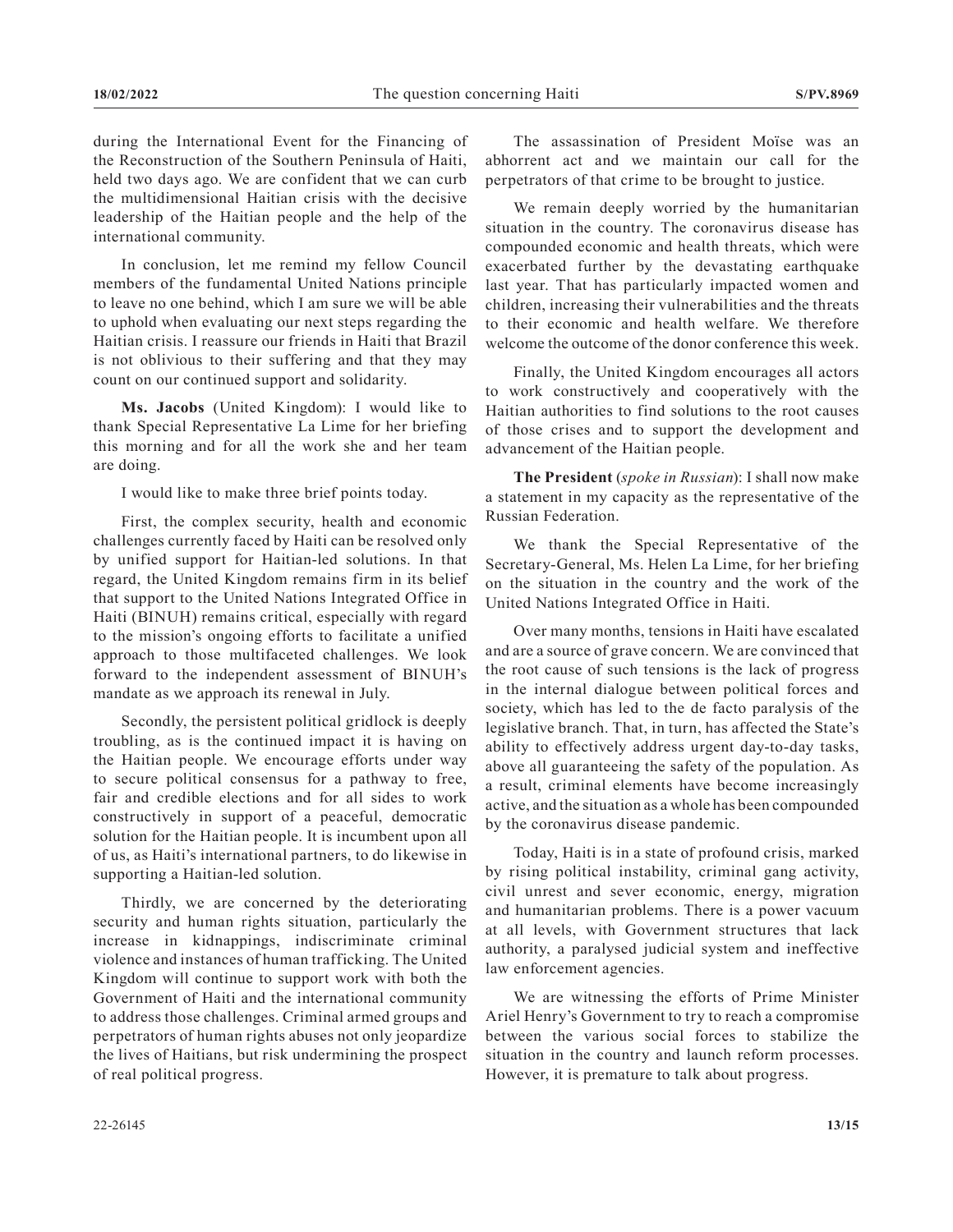Against that backdrop, we are also seeing alarming reports that Haiti is being flooded with small arms, which, as we know, are not manufactured in the country. The only possible way for those small arms to enter the country is through seaports, over which the Government must regain full control. Otherwise, the issue of rampant gang activity will transform from one of a range of security threats into a political factor, which will be impossible to ignore.

We note with regret the lack of significant progress in the investigation into the assassination of President Jovenel Moïse in July last year. There are also concerning reports of possible foreign involvement in that crime, which the United Nations Secretary-General rightly referred to as an attack on democracy. Those responsible must be duly punished.

The complex of problems that have accumulated in Haiti must be resolved urgently, starting with the principal issue, namely, political stabilization. That can be achieved only through dialogue based on existing legislation, which must lead to elections and increased trust and support from the general public. If that is does not occur, the country will run the risk of falling into an abyss, and reconstruction and development will be delayed for many years.

We encourage Haitians to swiftly engage in an internal dialogue to find a solution to the crisis. The United Nations mission must not only assist in that regard, but also make such a dialogue an absolute priority. Port-au-Prince needs responsible international assistance in order to prevent further divisions within Haitian society and allowing the situation to spiral into a regional humanitarian crisis.

Russia, together with its colleagues in the Security Council, will continue to work to ensure that international assistance provided through the United Nations results in a genuine normalization of the situation in Haiti, strengthening the country's sovereignty and self-sufficiency.

I resume my functions as President of the Council.

I now give the floor to the representative of Haiti.

**Mr. Rodrigue** (Haiti) (*spoke in French*): I am delighted to have the opportunity to address the Security Council today as it considers the report of the Secretary-General on the United Nations Integrated Office in Haiti (BINUH) (S/2022/117), pursuant to resolutions 2476 (2019), establishing BINUH, and 2600 (2021), renewing its mandate until 15 July 2022.

However, before I begin my statement, allow me to congratulate you, Sir, on your assumption of the presidency of the Council for the month of February. I wish you and the other members of the Council every success in the important task of ensuring the maintenance of international peace and security. I also thank the Special Representative of the Secretary-General, Ms. Helen La Lime, for her enlightening briefing on developments in the situation in Haiti and on the events that have taken placed since the previous report (S/2021/828) was issued, including progress made and the challenges that lie ahead.

I also listened carefully to the statements made by the members of the Council and taken note of their observations and pertinent remarks. On behalf of Prime Minister Ariel Henry, allow me to thank the Council for its attention to the situation in my country, which is just one of many in various parts of the world that are undergoing crises.

I wish to take this opportunity to once again convey the gratitude of the Haitian people for the wave of solidarity shown by the international community last Wednesday, which allowed us to mobilize \$600 million by way of pledges for the reconstruction of Haiti's southern peninsula, which was dealt a heavy blow last year by a devastating earthquake.

As members are no doubt aware, the current situation in my country is marked by the dysfunction of all of our democratic institutions; we need to get those back on track. The heinous assassination of the President of the Republic only made things worse. Our judicial system is weak and has not proved capable of shedding light on that tragedy at a time when the Government is calling for justice to be done for the President and his family. We no longer have a Parliament capable of playing the role assigned to the legislative branch.

It is imperative to work to resume as quickly as possible the smooth functioning of our institutions; that is a prerequisite for the return of lasting peace and stability to the country. The Government is working tirelessly to build sufficient consensus to put the country once again on the path towards democracy. Since Prime Minister Ariel Henry took office as the Head of Government, he has been anxious to meet with all sectors of Haitian society to reach agreement on peaceful and effective governance during the interim period. Within the framework of that agreement, he succeeded in bringing together political opponents who, a few months ago, were bitter rivals; civil-society